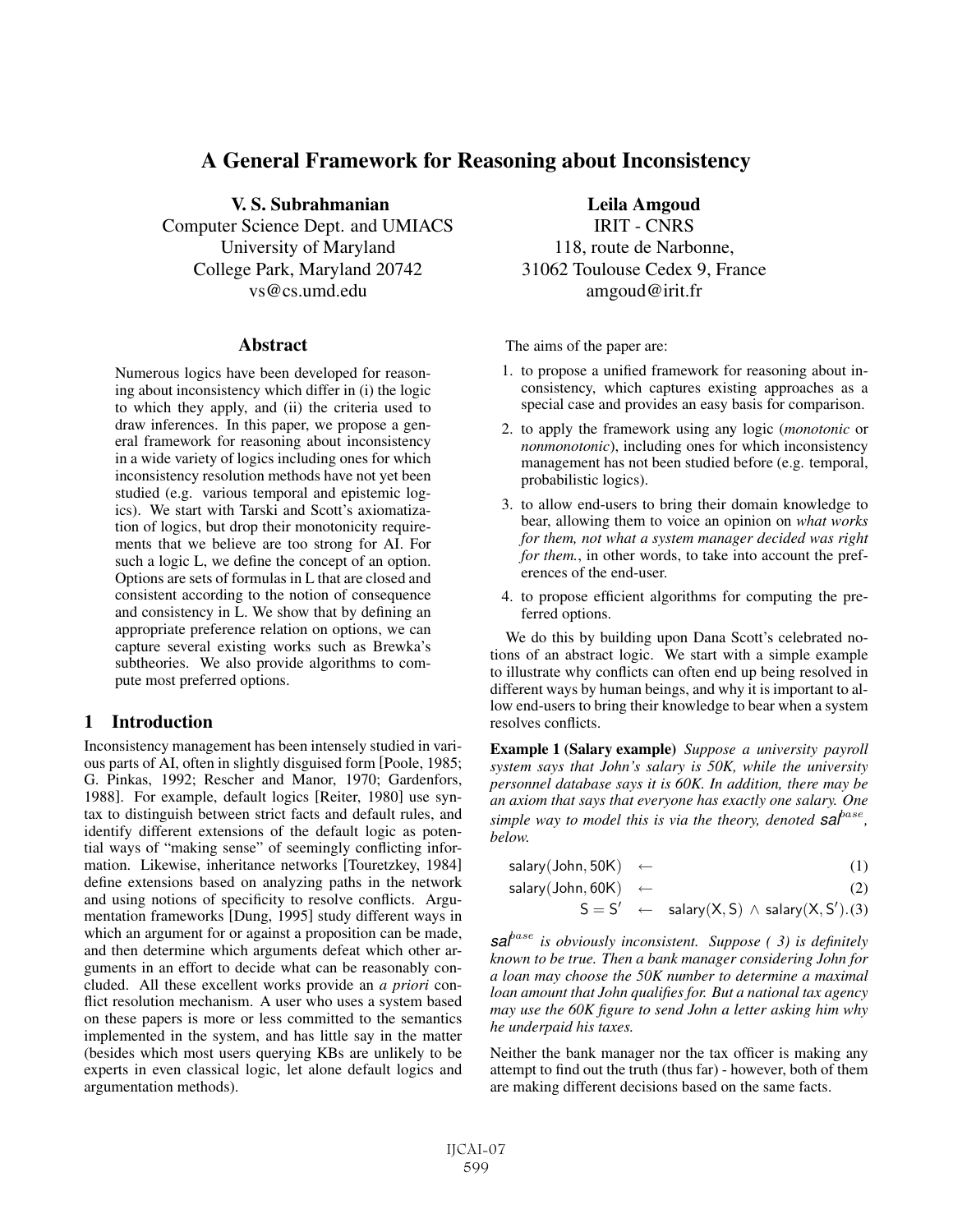The rest of this paper proceeds as follows. In Section 2, we recall Scott's notion of what a logic is [Scott, 1982]. Then, in Section 3, we define our general framework for reasoning about inconsistency for any Scott logic. Section 4 shows how to adapt the general framework to the particular case of inconsistent bases. In section 5, we show how existing works can be retrieved in our general framework. Section 6 presents some examples of how the general framework can be applied in other logics such as temporal and probabilistic logics. In Section 7, we develop algorithms to compute optimal options based on various types of monotonicity assumptions about the objective function. Note that due to lack of space, we only include a few proofs - the full version of this paper will contain all proofs.

#### 2 Scott's Abstract Consequence Operation

Dana Scott [Scott, 1982] defines an abstract logic to consist of a set  $\mathcal L$  (whose members are called well-formed formulas) and a consequence operator CN. CN is any function from  $2^{\mathcal{L}}$ (the powerset of  $\mathcal{L}$ ) to  $2^{\mathcal{L}}$  (intuitively,  $CN(X)$  returns the set of formulas that are logical consequences of  $X$  according to the logic in question) that satisfies the following axioms:

Expansion  $X \subseteq CN(X)$ .

**Idempotence**  $CN(CN(X)) = CN(X)$ .

Monotonicity  $X \subseteq Y \Rightarrow \mathsf{CN}(X) \subseteq \mathsf{CN}(Y)$ .

Coherence  $CN(\emptyset) \neq \mathcal{L}$ .

It is easy to see that most well known monotonic logics (such as propositional logic [Shoenfield, 1967], first order logic [Shoenfield, 1967], modal logic, temporal logic, fuzzy logic, probabilistic logic [Bacchus, 1990], etc.) can be viewed as a special case of Scott's notion of an abstract logic. The nonmonotonic logics introduced in AI do not satisfy the monotonicity axiom, though Marek et. al. [Marek *et al.*, 1990] have defined the notion of non-monotone rule systems that extend Scott's ideas to non-monotonic logics by dropping the Monotonicity Axiom above. *In the remainder of this paper, we drop monotonicity axiom.* Once  $(L, CN)$  are fixed, we can define a notion of consistency as follows:

**Definition 1 (Consistency)** *Let*  $X \subseteq \mathcal{L}$ . *X is* consistent *in logic*  $(L, CN)$  *iff*  $CN(X) \neq L$ .

This says that  $X$  is consistent iff its set of consequences is not the set of all well formed formulas. Note that the coherence requirement characterizing  $CN$  forces  $\emptyset$  to always be consistent - this is reasonable for pretty much any reasonable logic as saying nothing should intuitively be consistent.

# 3 A general framework for handling inconsistency

This section proposes a general framework for handling inconsistency under any logic. Reasoning with inconsistent knowledge bases is a process which follows three steps:

- 1. Constructing consistent subbases,
- 2. Selecting among all the subbases the preferred ones, called preferred subbases,

3. Applying classical entailment on a choice of the preferred subbases.

Throughout the rest of this paper, we assume that we have an arbitrary, but fixed (*monotonic* or *non-monotonic*) logic  $(\mathcal{L}, \mathsf{CN})$ .

The basic idea behind our framework is to construct what we call *options*, and then to define a preference relation on these options. The *preferred options* are intended to support the conclusions to be drawn from the inconsistent knowledge base. Intuitively, an option is a set of formulas that is both consistent and closed w.r.t. the consequence in logic  $(\mathcal{L}, \mathsf{CN})$ .

Definition 2 (Options) *An* option *is any set* O *of elements of* L *such that:*

- O *is consistent.*
- $\mathcal O$  *is closed, i.e.*  $\mathcal O = \mathsf{CN}(\mathcal O)$ *.*

Let  $\mathrm{Opt}(\mathcal{L})$  *be the set of all options that can be built from*  $(\mathcal{L}, \mathsf{CN})$ .

Les us illustrate the above concept.

**Example 2** Let  $\mathcal L$  be a propositional language, and let  $\mathcal K \subseteq$ *L* be the knowledge base  $K = \{a, a \rightarrow b, \neg b\}$ . The following *options, for instance, can be built from K:*  $\mathcal{O}_1 = \mathsf{CN}(\{a\})$ ,  $\mathcal{O}_2$  $= CN(\{\neg b\}), \mathcal{O}_3 = CN(\{a \rightarrow b\}), \mathcal{O}_4 = CN(\{a, a \rightarrow b\}),$  $\mathcal{O}_5 = \mathsf{CN}(\{a, \neg b\}), \mathcal{O}_6 = \mathsf{CN}(\{a, b\}).$ 

The framework for reasoning about inconsistency has three components: a set of all options that can be built from the considered logic, a preference relation between the options, and an entailment mechanism.

Definition 3 (General framework) *Let* (L, CN) *be a fixed logic. A* general framework for reasoning about inconsistency *in the logic*  $(L, \text{CN})$  *is a triple*  $\langle \text{Opt}(L), \succeq, \, \, \rangle$  *such that:* 

- $Opt(\mathcal{L})$  *is the set of options built from*  $(\mathcal{L}, \mathsf{CN})$
- $\bullet$   $\succeq$   $\subseteq$   $\text{Opt}(\mathcal{L}) \times \text{Opt}(\mathcal{L})$ *.*  $\succeq$  *is a partial (or total) preorder, that is, it is reflexive and transitive.*
- $\bullet \ \ \sim : 2^{\text{Opt}(\mathcal{L})} \to \text{Opt}(\mathcal{L})$  *is an entailment mechanism.*

The second important concept of the above general framework is the preference relation  $\succeq$  between options. Indeed,  $\mathcal{O}_1 \succeq \mathcal{O}_2$  means that the option  $\mathcal{O}_1$  is at least as preferred as  $\mathcal{O}_2$ . This relation captures the idea that some options are better than others because, for instance, the user has decided that, or because those preferred options satisfy the requirements imposed by the developer of a conflict management system. For instance, in Example 1, the user chooses certain options (e.g. the options where the salary is minimal or where the salary is maximal based on his needs). In most approaches for handling inconsistency, maximal consistent subsets of the inconsistent knowledge base have an important role. However, if we consider a KB such as  $\mathcal{K} = \{(a \wedge b); a \rightarrow c; b \rightarrow \neg c\}$ , there are three maximal consistent subsets. One of these is  $MCS_1 = \{a \rightarrow c; b \rightarrow \neg c\}.$ If we represent this KB as the default theory  $\Delta = (W, D)$ where  $W = \emptyset$  and  $D = \{\frac{(a \wedge b)}{(a \wedge b)}; \frac{a \rightarrow c}{a \rightarrow c}; \frac{b \rightarrow \neg c}{b \rightarrow \neg c}\}$ , we would get three extensions corresponding to the three maximal consistent subsets. However, one could argue that  $MCS<sub>1</sub>$ (and the extension corresponding to it) are too weak - we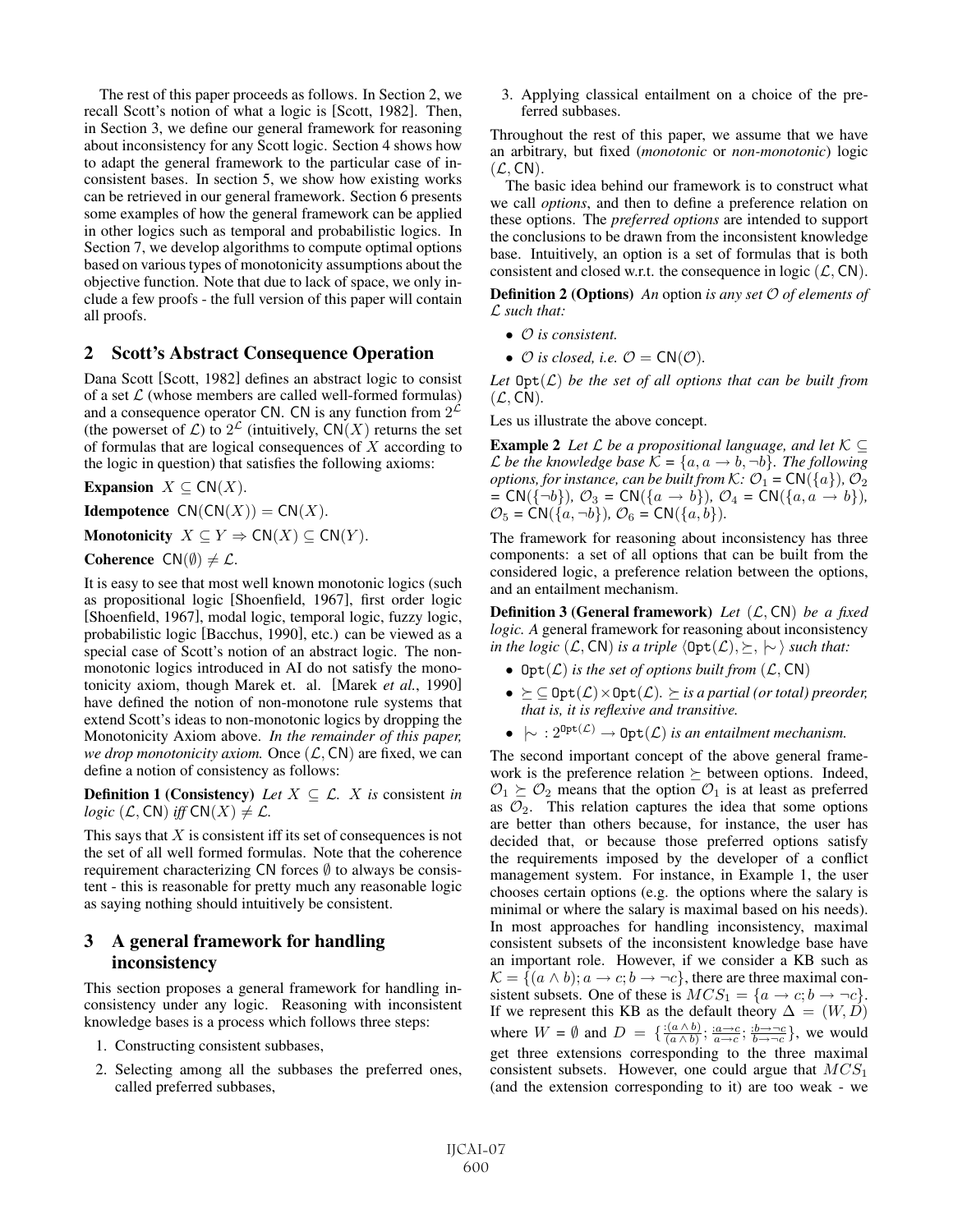could have included either  $a$  or  $b$  by weakening the formula  $(a \wedge b)$  instead of dropping it altogether.

The third component of the framework is a mechanism for selecting the inferences to be drawn from the knowledge base. In our framework, the set of inferences is itself an option. Thus, it should be consistent. This requirement is of great importance, since it ensures that the framework delivers *safe* conclusions.

The set of inferences is generally computed from the different preferred options. Let  $\mathcal{O}^{\succeq}$  be the set of all preferred options, i.e.  $\mathcal{O}^{\succeq} = \{ \mathcal{O}_i \in \text{Opt}(\mathcal{L}) \mid \nexists \mathcal{O}_j \in \text{Opt}(\mathcal{L}) \text{ with } \mathcal{O}_j \}$  $\geq O_i$ . Different entailment mechanisms can be defined for selecting the inferences to be drawn. Here are some examples of such mechanisms.

**Definition 4** Let  $\langle \text{Opt}(\mathcal{L}), \succeq, \, \sim \rangle$  be a framework, and  $\mathcal{O}^{\succeq}$ *the set of its preferred options. Let*  $\psi$  *be an element of*  $\mathcal{L}$ *.* 

Universal criterion:  $\mathcal{L}$   $\sim$  ψ *iff*  $ψ ∈ \mathcal{O}_i$ , ∀ $\mathcal{O}_i ∈ \mathcal{O}^{\succeq}$ . ψ *is called a* universal consequence *of* L*.*

**Argumentative criterion:**  $\mathcal{L} \models \psi$  *iff* ∃ $\mathcal{O}_i \in \mathcal{O}^{\succeq}$  *such that*  $\psi \in \mathcal{O}_i$ , and  $\sharp \mathcal{O}_j \in \mathcal{O}^{\succeq}$  such that  $\neg \psi \in \mathcal{O}_j$ .  $\psi$  is called *an* argumentative consequence *of* L*.*

We can show that the set of inferences made using the universal criterion is itself an option of the language  $\mathcal{L}$ , thus it is an entailment mechanism. Moreover, it is included in every preferred option.

Proposition 1 *Let*  $\langle \text{Opt}(\mathcal{L}), \succeq, \, \sim \rangle$  *be a framework built from a monotonic logic (*L, CN*).*

- *The set* {ψ| ψ *is a universal consequence of* L} *is an option of*  $\text{Opt}(\mathcal{L})$ *.*
- $\forall \mathcal{O}_i \in \mathcal{O}^{\succeq}$ ,  $\{\psi | \psi \text{ is a universal conseq. of } \mathcal{L}\} \subseteq \mathcal{O}_i$ .

**Proof** (Sketch) *Let*  $C = \{ \psi | \psi \}$  *is a universal consequence of* L}*. By definition, any element in* C *belongs to all the options in*  $\mathcal{O}^{\succeq}$ *. Consequently,*  $\mathcal{C} \subseteq \mathcal{O}_i$ *,* ∀ $\mathcal{O}_i \in \mathcal{O}^{\succeq}$ *.* 

*As each*  $\mathcal{O}_i \in \mathcal{O}^{\succeq}$  *is an option,*  $\mathcal{O}_i$  *is consistent. Thus,* C *(which is a subset of*  $\mathcal{O}_i$ *) is also consistent. Similarly, since*  $\mathcal C$  $\subseteq$   $\mathcal{O}_i$ *, thus* CN( $\mathcal{C}$ )  $\subseteq$   $\mathcal{O}_i$  *as well,* ∀ $\mathcal{O}_i$  ∈  $\mathcal{O}^{\succeq}$ *. Consequently,*  $CN(\mathcal{C}) \subseteq \mathcal{C}$  *(according to the above definition of universal consequences). Thus,* C *is closed, and consequently it is an option.*

Similarly, we can show that the set of argumentative consequences is an option. Thus, it is a valid entailment mechanism.

**Proposition 2** *Let*  $\langle \text{Opt}(\mathcal{L}), \succeq, \, \sim \rangle$  *be a framework built from a monotonic logic* (*L*, CN). The set  $\{\psi | \psi \}$  is an argu*mentative consequence of*  $\mathcal{L}$ *} is an option of*  $\text{Opt}(\mathcal{L})$ *.* 

However, the following criterion is not a valid entailment mechanism since the set of consequences returned by it may be inconsistent, thus it is not an option.

**Example 3**  $\mathcal{L} \models \psi$  *iff*  $\exists \mathcal{O}_i \in \mathcal{O}^{\succeq}$  such that  $\psi \in \mathcal{O}_i$ .

#### 4 Optimal Options that Handle Inconsistency

In the preceding section, we have developed the concepts of an option and a preferred option for any logic  $(\mathcal{L}, \mathsf{CN})$ . However, this has been defined in a way that is independent of a knowledge base  $K$ . This section shows how to associate a set of preferred options with an inconsistent knowledge base  $K$ .

Definition 5 *We say an option* O handles K *iff there is a subset*  $K' \subseteq K$  *such that*  $O = \text{CN}(K')$ *. Let* Base *be a function*  $\mathit{that}$  returns for any option  $\mathcal O,$  the subbase  $\mathcal K'.$  Thus,  $\texttt{Base}(\mathcal O)$  $=$   $K'$ .

Intuitively, an option handles  $K$  iff it is the closure of some subset of  $K$ . Clearly, such a subset  $K'$  must be consistent because  $\mathcal O$  is consistent (by virtue of being an option) and as  $\mathcal{O} = \mathsf{CN}(\mathcal{K}').$ 

Example 4 (Handling inconsistent default logic theories)

*Let us consider default logic as our base logic, and suppose we consider the default theory*  $\Delta = (W, D)$  *where*  $W = \{p\}$ *and*  $D = \{\frac{p}{-p}\}\$ . Most researchers in default logic would *consider this theory to be inconsistent as it has no extension. However, it has two valid options:*  $\Delta_1 = (\emptyset, \emptyset)$  *and*  $\Delta_2 = (\{p\}, \emptyset)$ . A user may specify a preference relation that *prefers*  $\Delta_2$ . This shows how our framework can be applied *to default logic.*

**Definition 6** *Suppose* ( $\text{Opt}(\mathcal{L}), \succeq, \succeq$ ) *is a general framework for reasoning about inconsistency in logic* (L, CN) *and suppose* K *is an inconsistent knowledge base. An* optimal option for K *is any member*  $\mathcal{O} \in \text{Opt}(\mathcal{L})$  *such that:* 

- O *handles* K *and*
- there is no other option  $\mathcal{O}' \in \mathrm{Opt}(\mathcal{L})$  that handles K such that  $\mathcal{O}' \succeq \mathcal{O}$ .

What this definition says is that when reasoning about an inconsistent knowledge base  $K$ , we always look at the set of optimal options that handle  $K$ .

Example 5 *Let us return to Example 1. Suppose we use*  $\mathcal{O}_1 = \{(1), (2)\}, \mathcal{O}_2 = \{(1), (3)\}, \mathcal{O}_3 = \{(2), (3)\}\}.$  Of *course, we assume all of these options are also closed under usual first order consequence. First, let us say that these three options are preferred to all other options in the language.*

- *Suppose the* score  $\mathit{sc}(\mathcal{O}_i)$  *of option*  $\mathcal{O}_i$  *is the sum of the multiset*  $\{S | sal(John, S) \in \mathcal{O}_i\}$ *. In this case, the score of*  $\mathcal{O}_1$  *is* 50K*, that of*  $\mathcal{O}_2$  *is 110K, and that of*  $\mathcal{O}_3$  = 60K. We could now say that  $\mathcal{O}_i \succeq \mathcal{O}_j$  if  $sc(\mathcal{O}_i) \leq$  $sc(O_i)$ *. In this case, the only option that handles* K *is* O<sup>1</sup> *which corresponds to the bank manager's viewpoint.*
- On the other hand, suppose we say that  $\mathcal{O}_i \succeq \mathcal{O}_j$  iff  $\mathit{sc}(\mathcal{O}_i) \geq \mathit{sc}(\mathcal{O}_i)$ *. In this case, the only optimal option that handles*  $K$  *is*  $\mathcal{O}_2$  — *this corresponds to the view that the rule saying everyone has only one salary is wrong (perhaps the database has John being paid out of two projects simultaneously and 50K of his salary is charged to one project and 60K to another).*
- *Now consider the case where we change our scoring method and say that*  $sc(O_i) = min\{S \mid sal(John, S) \in$  $\mathcal{O}_i$ *}.* In this case,  $sc(\mathcal{O}_1) = 50K, sc(\mathcal{O}_2) =$  $60K, sc(\mathcal{O}_3) = 50K$ . Let us suppose that the prefer*ence relation says that*  $\mathcal{O}_i \succeq \mathcal{O}_j$  *iff*  $sc(\mathcal{O}_i) \geq sc(\mathcal{O}_j)$ *. Then the only optimal option is*  $\mathcal{O}_2$  *which corresponds exactly to the tax agency's viewpoint.*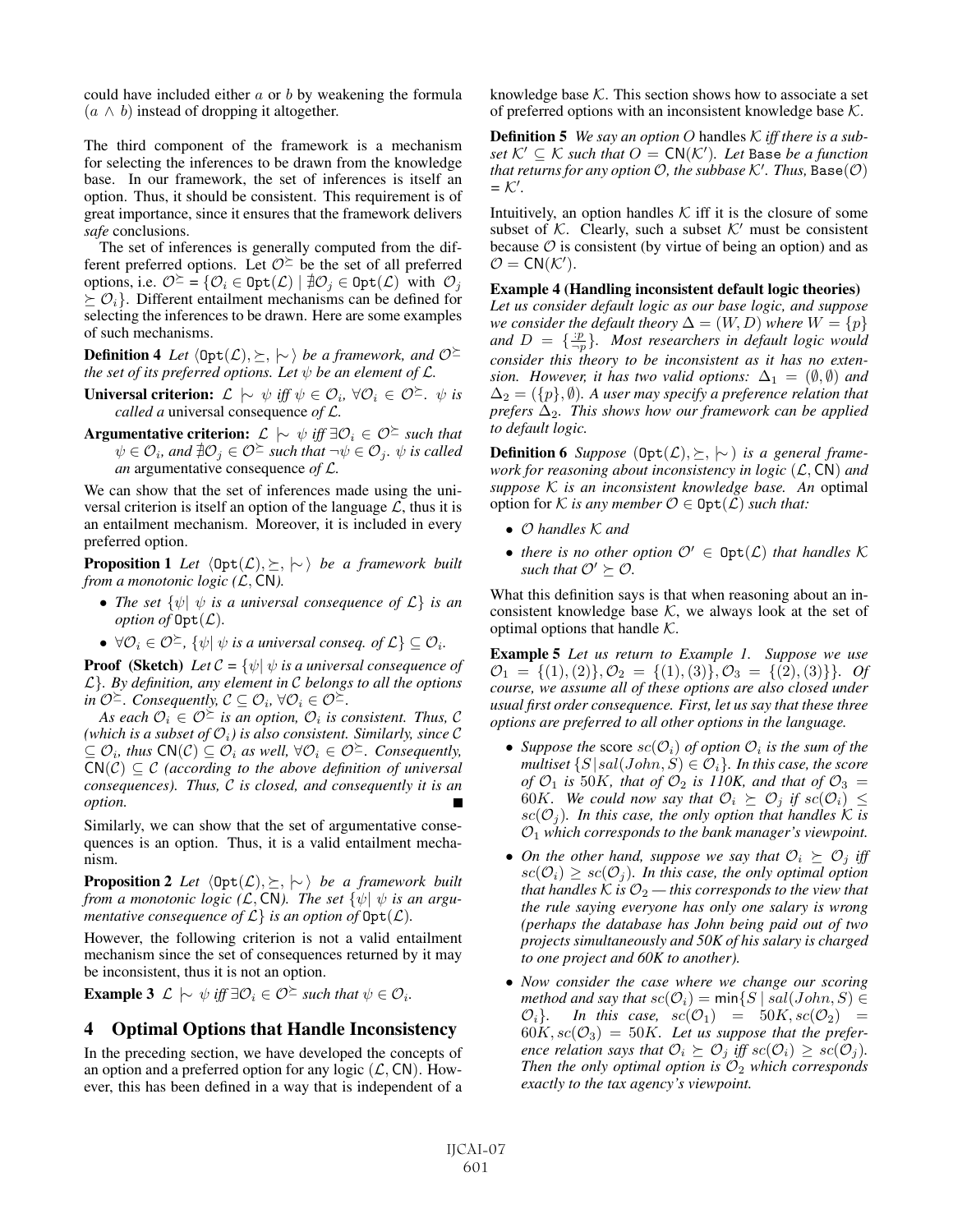Thus, we see that our general framework for optimally handling inconsistency is very powerful - it can be used to handle inconsistencies in different ways based upon how the preference relation between options is defined.

## 5 Link with existing approaches

Two kinds of approaches have been proposed in the literature for solving the problem of inconsistency. The first one consists of revising the knowledge base and restoring its consistency. The second approach accepts inconsistency and copes with it. The first approach initiated in [Rescher and Manor, 1970] proposes to give up some formulas of the knowledge base in order to get one or several consistent subbases of the original base. Then plausible conclusions may be obtained by applying classical entailment on these subbases. In what follows, we consider the case of propositional bases. When the knowledge base is *flat*, i.e. its formulas are *not weighted*, maximal consistent subbases are built.

Let  $K$  be a knowledge base that may be inconsistent, and  $S$  $=\{S_1, \ldots, S_n\}$  its set of maximal (for set inclusion) consistent subbases. We can show that these subbases correspond to the preferred options of the above framework when the preference relation  $\succeq$  between options is *monotonic*. Let us first define that notion of monotonicity.

Definition 7 (Monotonic relation) *The relation is said* monotonic *iff for any*  $X, Y \subseteq \mathcal{L}$ , *if*  $X \subseteq Y$ *, then*  $Y \succeq X$ *.*  $\succeq$  *is said* anti-monotonic *iff, if*  $X \subseteq Y$ *, then*  $X \succeq Y$ *.* 

Proposition 3 *Let*  $\langle Opt(\mathcal{L}), \succeq, \, \sim \rangle$  *be a framework such that is monotonic. Let* K *be an inconsistent knowledge base, and*  $\mathcal{O}^{\geq}$  *be the set of preferred/optimal options for*  $\mathcal{K}$ *.* 

- $\forall S_i, \exists \mathcal{O} \in \mathcal{O}^{\succeq}$ , such that  $\mathcal{O} = \mathsf{CN}(S_i)$ .
- $\forall \mathcal{O}_i \in \mathcal{O}^{\succeq}$ ,  $\exists S$  *such that*  $\mathcal{O}_i = \mathsf{CN}(S)$ *.*

In the case of prioritized knowledge bases, Brewka has proposed in [Brewka, 1989] a definition of the preferred subbases. The basic idea behind those bases is to take as many important information into account as possible. In this context, a knowledge base K is supposed to be stratified into  $\mathcal{K}_1$ ,  $\ldots, K_n$  ( $K = K_1 \cup \ldots \cup K_n$ ) such that the formulas in the same strata are equally preferred, whereas formulas in a strata  $\mathcal{K}_i$ are preferred to formulas in  $\mathcal{K}_j$  with  $i < j$ .

**Definition 8** *Let*  $K = K_1 \cup ... \cup K_n$  *be a knowledge base.*  $S = S_1 \cup \ldots \cup S_n$  *is a* preferred subbase *of* K *if and only if*  $\forall j = 1, \ldots, n, S_1 \cup \ldots \cup S_j$  *is a maximal (for set-inclusion) consistent subbase of*  $\mathcal{K}_1 \cup \ldots \cup \mathcal{K}_j$ *.* 

 $INCL(K)$  denotes the set of preferred subbases of K.

We show that in order to capture the results of the above approach, one needs to define the appropriate preference relation between options.

Definition 9 *Let* K *be an inconsistent knowledge base, and*  $\mathcal{O}_{\mathcal{K}}$  *be the set of all options that handle*  $\mathcal{K}$ *. Let*  $\mathcal{O}_1$ *,*  $\mathcal{O}_2$   $\in$  $\mathcal{O}_\mathcal{K}$ *.*  $\mathcal{O}_1 \succeq \mathcal{O}_2$  *iff* Base( $\mathcal{O}_1$ )  $\in INCL(\mathcal{K})$ *, and* Base( $\mathcal{O}_2$ )  $\notin$  $INCL(K)$ .

Proposition 4 *Let*  $\langle \text{Opt}(\mathcal{L}), \succeq, \, \sim \rangle$  *be a framework such that*  $\succeq$  *is defined as in Definition 9. Let*  $K$  *be an inconsistent knowledge base, and*  $\hat{O}^{\geq}$  *be the set of preferred/optimal options for* K*.*

- $\forall S_i \in INCL(\mathcal{K}), \exists \mathcal{O} \in \mathcal{O}^{\succeq}$ , such that  $\mathcal{O} = \mathsf{CN}(S_i)$ .
- $\forall \mathcal{O}_i \in \mathcal{O}^{\succeq}, \exists S \in INCL(\mathcal{K})$  *such that*  $\mathcal{O}_i = \mathsf{CN}(S)$ *.*

#### 6 New applications of the framework

In this section we show through the two following examples that the above abstract framework can be used for reasoning about inconsistency using temporal logic and even probabilistic logic.

Example 6 *Consider the temporal logic theory* T*. The operator denotes the "next time instant" operator. Thus, the first rule says that if* a *is true at time* t, *b is true at time*  $(t+1)$ *. Under standard temporal logic model theory,* T *is inconsistent.*

$$
a \rightarrow \bigcirc b. \tag{4}
$$

$$
a \tag{5}
$$

$$
\bigcirc \neg b \tag{6}
$$

We may choose to consider just three options:  $\mathcal{O}_1$  =  $CN({ 4, 5})$ ,  $\mathcal{O}_2 = CN({ 4, 6})$ ,  $\mathcal{O}_3 = CN({ 5, 6})$ *. Suppose now that we can associate a numeric score with each formula, describing the weight of the source that provided the formula. Let us say these scores are 3,1,2 respectively, and the weight of an option*  $O_i$  *is the sum of the scores of the* formulas in  $T \cap \mathcal{O}_i$ .  $\mathcal{O}_i \succeq \mathcal{O}_j$  iff the score of  $\mathcal{O}_i$  is greater *than or equal to the score of*  $\mathcal{O}_j$ *. In this case, the best option is*  $\mathcal{O}_2$ *.* 

Example 7 *Consider the probabilistic logic [Bacchus, 1990] theory*  $T$  *consisting of three formulas*  $p : [0.3, 0.4]$ *,*  $p :$ [0.44, 0.6]*,* p : [0.41, 0.43]*. Suppose we only consider options that assign a single non-empty probability interval to p*. For two atoms  $A_1 = p : [L, U]$  and  $A_2 = p : [L', U']$ , *let*  $diff(A_1, A_2) = abs(L_1 - L_2) + abs(U_1 - U_2)$ . Let *us say that the score of an option*  $\mathcal{O} = \{A\}$  *is given by*  $\mathcal{K}_{A' \in T} \text{diff}(A, A')$ . Suppose we say that option  $\mathcal{O}_i \succeq \mathcal{O}_j$  iff  $score(\mathcal{O}_i) \leq score(\mathcal{O}_i)$ . Intuitively, this means that we are *preferring options that change the lower and upper bounds in* T *as little as possible. In this case,* [0.3, 0.6] *is a preferred option.*

The reader may be tempted to think that given a  $K$  that is inconsistent, an optimal option may always exist because in the worst case,  $CN(\emptyset)$  seems to be an option. However, this is not correct because we do not require that  $CN(\emptyset)$  be in  $Opt(\mathcal{L}).$ 

# 7 Algorithms to Compute Optimal Options that Handle Inconsistency

In this section, we develop procedures to find optimal options for any logic  $(\mathcal{L}, \mathsf{CN})$  under a varying set of assumptions. We first define what it means for a formula to be compatible with a given set of formulas.

**Definition 10** *Given a consistent set*  $X \subseteq \mathcal{L}$  *and a formula*  $F \in \mathcal{L}$ , we say that F is compatible with X iff  $X \cup \{F\}$  is *consistent. We use the notation* Comp(X) *to denote the set of all formulas that are compatible with* X*.*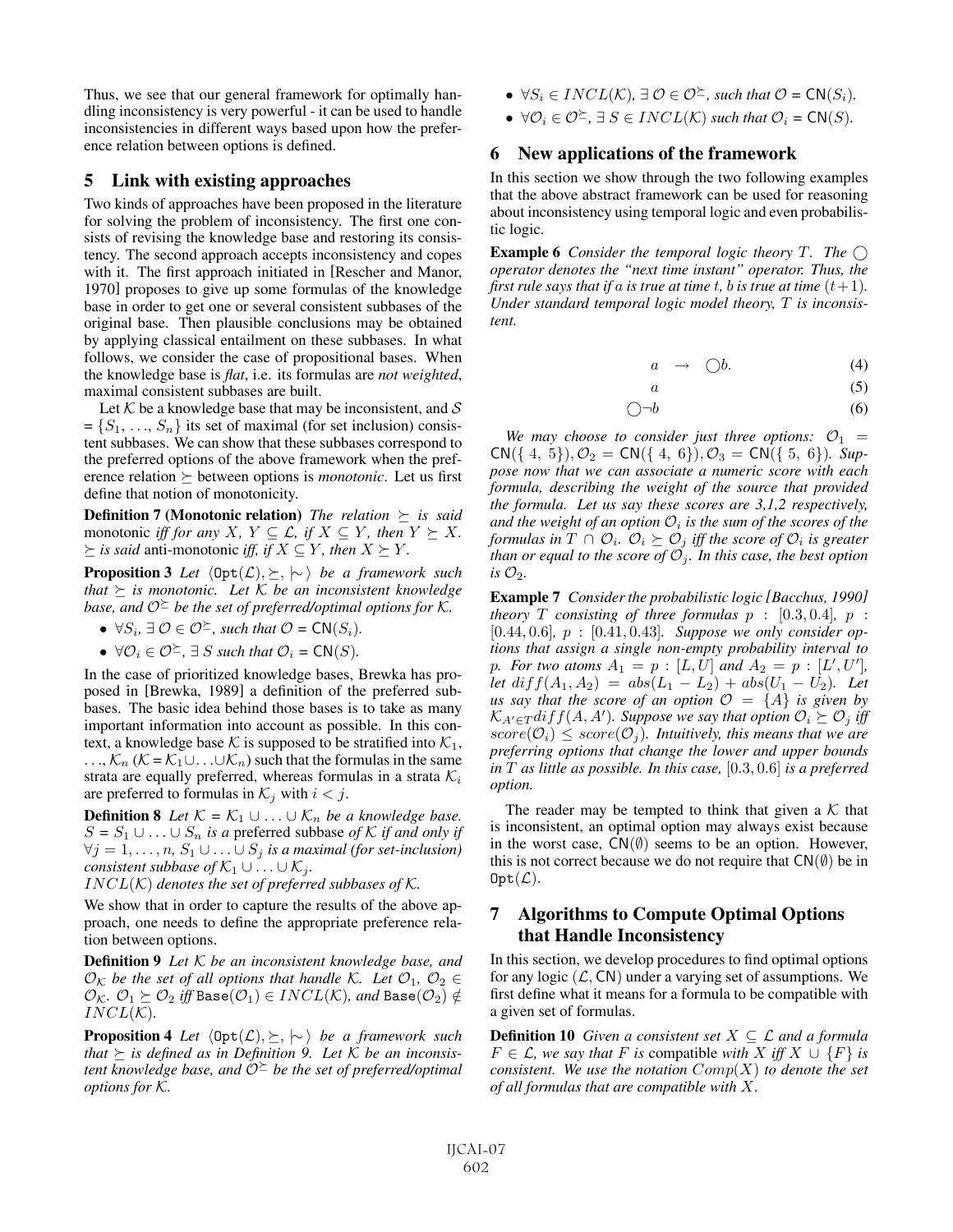We now develop an iterative fixpoint computational procedure to find an optimal option.

**Definition 11** *Suppose*  $(L, CN)$  *is a logic,*  $K$  *is a subset of*  $\mathcal{L}$ , and  $\succeq$  is a preference relation on options. We define an *operator*  $\Gamma_{\mathcal{K}}$  *associated with*  $\mathcal{K}$  *that maps* sets of options to sets of options *as follows.*

$$
\Gamma_{\mathcal{K}}(X) = X \cup \{ \text{CN}(Y \cup \{F\}) \mid F \in Comp(Y) \cap \mathcal{K} \land Y \in X \}.
$$

In other words,  $\Gamma_K(X)$  works as follows:

- First, it picks a set  $Y$  in  $X$  to expand.
- It then finds an  $F \in Comp(Y) \cap \mathcal{K}$ .
- It then closes  $Y \cup \{F\}$  and adds this to the answer, i.e. into  $\Gamma_{\mathcal{K}}(X)$ .

Clearly, the operator  $\Gamma_{\mathcal{K}}$  is monotone under inclusion moreover, the repeated application of  $\Gamma_{\mathcal{K}}$  yields a fixpoint. This is defined as follows.

$$
\begin{array}{rcl}\n\Gamma_{\mathcal{K}}^{0} & = & \{\emptyset\}.\n\Gamma_{\mathcal{K}}^{i+1} & = & \Gamma_{\mathcal{K}}^{i} \cup \Gamma_{\mathcal{K}}(\Gamma_{\mathcal{K}}^{i}).\n\Gamma_{\mathcal{K}}^{\omega} & = & \bigcup_{i} \Gamma_{\mathcal{K}}^{i}.\n\end{array}
$$

**Proposition 5** *Suppose*  $(L, CN)$  *is a logic and*  $K$  *is a subset of* L*. Then:*

- *1.*  $\Gamma_{\mathcal{K}}$  *is monotonic.*
- 2.  $\Gamma^{\omega}_{\mathcal{K}}$  *is a fixpoint of*  $\gamma_{\mathcal{K}}$ *.*
- 3. Every set in  $\Gamma^{\omega}_{\mathcal{K}}$  is consistent.

Note that the least fixpoint of  $\Gamma_k$  is the empty set and not  $\Gamma^{\omega}_{K}$  because the latter starts its iteration not with the empty set, but with the set containing the empty set! Fortunately, we can make some concrete statements about  $\Gamma^{\omega}_{\mathcal{K}}$ .

**Proposition 6** *Suppose*  $(L, CN)$  *is a logic,*  $(\text{Opt}(L), \succeq, \sim)$ *is a general framework for handling inconsistency, and* K *is a set of wffs.* O *is an optimal option that handles* K *iff:*

- *1.*  $\mathcal{O} \in \text{Opt}(\mathcal{L}) \cap \Gamma_{\mathcal{K}}^{\omega}$  and
- 2. there is no  $\mathcal{O}' \in \text{Opt}(\mathcal{L}) \cap \Gamma^{\omega}_{\mathcal{K}}$  such that  $\mathcal{O}' \succeq \mathcal{O}$ .

The above result suggests an immediate algorithm to find an optimal option for  $S$  regardless of whether the preference relation is monotonic or not.

**procedure COO-Naive**(
$$
\mathcal{L}
$$
, CN,  $\mathcal{F}$ ,  $\mathcal{K}$ , Opt( $\mathcal{L}$ ),  $\succeq$ )  
\n1.  $X = \Gamma_{\mathcal{K}}^{\omega}$ ;  
\n2.  $X = X \cap \text{Opt}(\mathcal{L})$ ;  
\n3. Return any  $\mathcal{O} \in X$  such that there is no  $\mathcal{O}' \in X$   
\nsuch that  $\mathcal{O}' \succeq \mathcal{O}$ .

One reason for the inefficiency of COO-Naive is that it makes no assumptions about the preference relation. However, if the preference relation is known, for example, to be monotone or anti-monotone, then we can do better. **COO-Anti** below shows that when  $\succeq$  is assumed to be anti-monotone, we can do better than COO-Naive.

procedure COO-Anti $(\mathcal{L}, \mathsf{CN}, \mathsf{Opt}(call), \succeq, \mathcal{K})$ 1.  $TODO = \{CN(\emptyset)\}$ <br>2.  $SOL = \{\};$ 2.  $SOL = \{\};$ <br>3. while  $TOD$ 3. while  $T\tilde{O}DO \neq \emptyset$  do<br>4. Pick  $X \in TOD$ Pick  $X \in TODO$  s.t.  $AY \in TODO$  s.t.  $CN(Y) \succeq CN(X).$ 5.  $TODO = TODO - {X}$ <br>6. **if**  $X \in Opt(\mathcal{L})$  then 6. if  $X \in \text{Opt}(\mathcal{L})$  then<br>7.  $SOL = (SOL$ 7.  $SOL = (SOL - \{Y \in SOL | X \succeq$  ${Y}$ }) ∪ {X};<br>8. el 8. else  $TODO = TODO \cup \{9.$  CN( $X \cup \{F\}$ )  $CN(X \cup \{F\}) \cap F \subset \in$  $Comp(X) \cap K$ ) }; 10. end-while 11. **return** any  $\succeq$ -preferred member of *SOL*.

Intuitively procedure COO-Anti generates ⊆-inclusion minimal closed and consistent subsets that are in  $\text{Opt}(\mathcal{L})$  using a bottom up procedure and then chooses the best ones. It starts by checking if  $CN(\emptyset)$  is in  $Opt(\mathcal{L})$  - if so, it can be returned because of the anti-monotonicity of  $\succeq$ . Otherwise, it finds all formulas compatible with it and for each such formula, it finds the logical consequences. Whenever it finds an option that handles  $K$ , it adds it to  $SOL$  and deletes any option in *SOL* that is worse than it (according to  $\succeq$ ). This procedure is continued.

Pruning occurs in step (8) of the algorithm where the antimonotonicity of  $\succeq$  is exploited. Moreover, the algorithm proceeds in a greedy fashion, always choosing the best (or one of the best) sets from  $TODO$  to expand in step (4).

The reader may think that the first solution found by this bottom up procedure is optimal. Unfortunately, this may not be the case because anti-monotonicity merely states that  $\mathcal{O}_1 \subseteq \mathcal{O}_2 \to \mathcal{O}_1 \succeq \mathcal{O}_2$ . It is possible for  $\mathcal{O}_1 \succeq \mathcal{O}_2$  to hold even if  $\mathcal{O}_1 \not\subseteq \mathcal{O}_2$  and hence, in the anti-monotonic case, one has to generate all ⊆-minimal options before deciding which one is the best.

**Proposition 7** *Suppose*  $(L, CN)$  *is a logic,*  $(\text{Opt}(L), \succeq, \sim)$ *is a general framework for reasoning about inconsistency,* and K is a set of wffs. Further, suppose  $\succeq$  is anti-monotonic.

- *1. If there is an optimal option to handle* K*, then COO-* $\textit{Anti}(\mathcal{L}, \textsf{CN}, \texttt{Opt}(\mathcal{L}), \succeq, \mathcal{K})$  will return one.
- 2. If  $COO-Anti(\mathcal{L}, \mathsf{CN}, \mathsf{Opt}(\mathcal{L}), \succeq, \mathcal{K})$  *returns*  $\mathcal{O}$ *, then*  $\mathcal{O}$  *is an optimal option that handles* K*.*

Just as in the case of anti-monotonic  $\succeq$  preference relations, we can also improve on the COO-Naive algorithm when  $\succeq$  is monotonic. The **COO-Mon** algorithm assumes monotonicity of  $\succeq$  and works in a similar manner as for COO-Anti but starts top down and eliminates members of  $CN(\mathcal{K})$  instead of starting the iteration from the empty set. The Coo-Mon algorithm uses the notion of a *deletion candidate*.

**Definition 12** *Suppose*  $(L, CN)$  *is a logic and*  $K$  *is a set of wffs. A set*  $Y \subseteq \mathcal{K}$  *is a* deletion candidate for  $\mathcal{K}$  *iff* 

- *1.*  $CN(K Y) \subset K$  and
- *2.*  $CN(K Y)$  *is consistent*